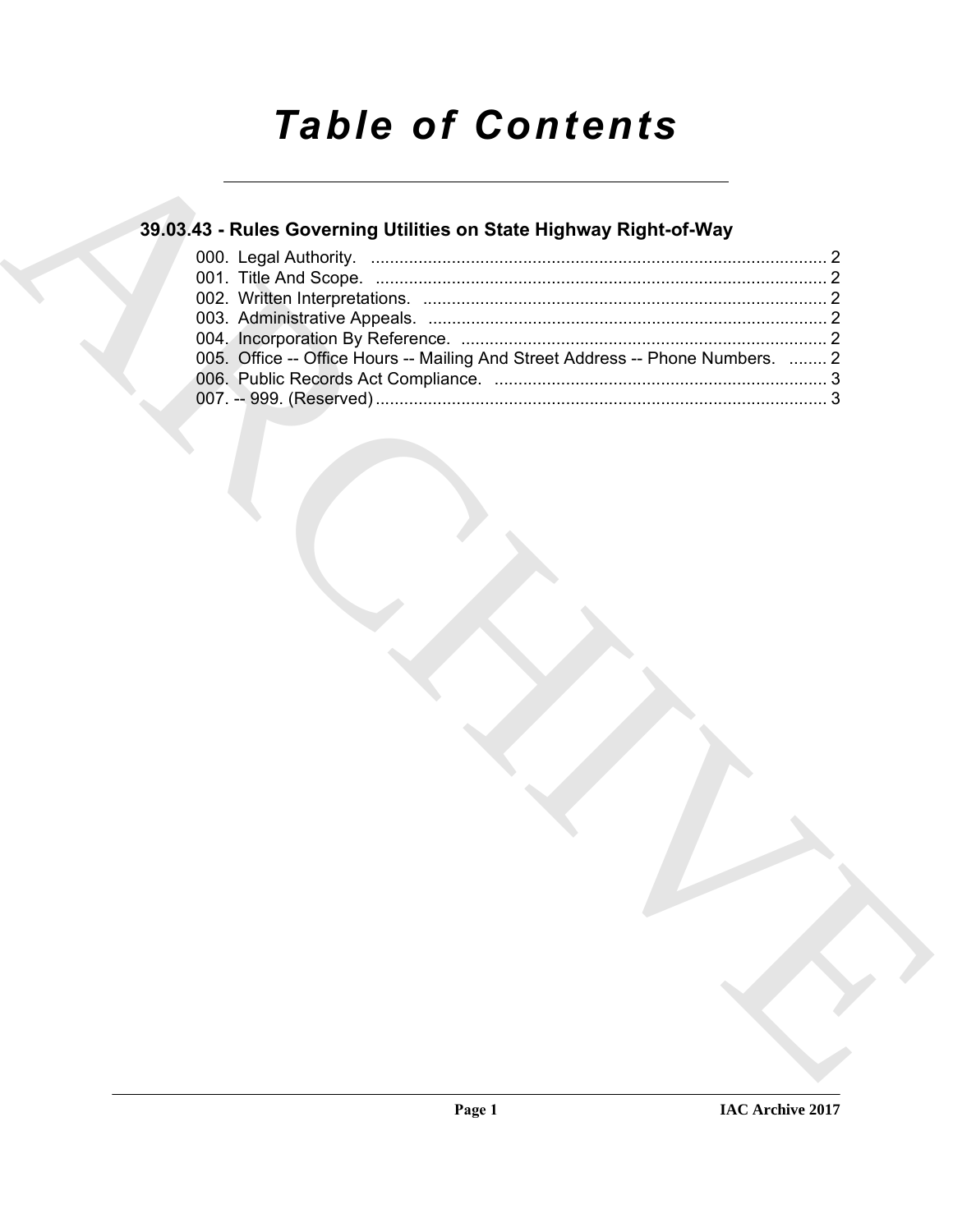#### **IDAPA 39 TITLE 03 CHAPTER 43**

#### **39.03.43 - RULES GOVERNING UTILITIES ON STATE HIGHWAY RIGHT-OF-WAY**

#### <span id="page-1-1"></span><span id="page-1-0"></span>**000. LEGAL AUTHORITY.**

Under authority of Sections 40-312(3) and 67-5229, Idaho Code, the Idaho Transportation Board adopts this rule.

#### <span id="page-1-2"></span>**001. TITLE AND SCOPE.**

**01. Title**. This rule shall be known as IDAPA 39, Title 03, Chapter 43, "Rules Governing Utilities On chapter 43, "Chapter 43, "Rules Governing Utilities On State Highway Right-of-Way."

**38.03.43 - RULES GOVERNING UTILITIES ON STATE HIGHWAY RIGHT OF WAY<br>
LAB THE LAB THE SAND SCOPE IN THE SAND SCOPE IN THE SAND SCOPE IN THE SAND SCOPE IN THE SAND SCOPE.<br>
GENERAL ALTHORITY 25 YOU BAD TO SEE A LIGHT OF DEVI 02. Scope**. The purpose of the policy is to regulate the location, design and methods for installing, relocating, adjusting and maintaining utilities on State highway right-of-way when such use and occupancy is legal, in the public interest and will not adversely affect the highway or its users. The policy applies to new utility installations, to existing utility installations to be retained, relocated, maintained or adjusted because of highway construction or reconstruction, and to the relocation of utility facilities which are found to constitute a definite hazard to the traveling public. (3-20-04)

#### <span id="page-1-3"></span>**002. WRITTEN INTERPRETATIONS.**

There are no written interpretations for this chapter. (3-20-04)

#### <span id="page-1-4"></span>**003. ADMINISTRATIVE APPEALS.**

Administrative appeals under this chapter shall be governed by Section 2.4 "Administrative Appeal" of the "Utility Accommodation Policy" incorporated by reference. (3-20-04) Accommodation Policy" incorporated by reference.

#### <span id="page-1-5"></span>**004. INCORPORATION BY REFERENCE.**

The Idaho Transportation Department incorporates by reference the July 2003 Edition of "Utility Accommodation Policy." This publication is available for public inspection and copying at the Office of the Utilities/Railroad Engineer at the Idaho Transportation Department central office, or the District offices, or the Idaho Transportation Department Website at http://itd.idaho.gov. (3-30-07) Department Website at http://itd.idaho.gov.

#### <span id="page-1-6"></span>**005. OFFICE -- OFFICE HOURS -- MAILING AND STREET ADDRESS -- PHONE NUMBERS.**

**01.** Street and Mailing Address. The Idaho Transportation Department maintains a central office in 3311 W. State Street with a mailing address of P O Box 7129, Boise, ID 83707-1129. (3-20-04) Boise at 3311 W. State Street with a mailing address of P O Box 7129, Boise, ID 83707-1129.

**02. Office Hours**. Daily office hours are 8 a.m. to 5 p.m. except Saturday, Sunday and state holidays.  $(3-20-04)$ 

**03. Telephone and FAX Numbers**. The central office may be contacted during office hours by phone 32-7894 or by fax at 208-334-8025. at 208-332-7894 or by fax at 208-334-8025.

#### <span id="page-1-7"></span>**04. Idaho Transportation Department District Offices** are at the following locations: (3-20-04)

- **a.** Idaho Transportation Department District 1 600 W. Prairie, Coeur d'Alene Mailing address -- 600 W. Prairie Coeur d'Alene, Idaho 83815-8764 Office Hours -- 7:00 a.m. to 4:00 p.m., Pacific Time Zone Phone -- (208) 772-1200 (3-30-07) (3-30-07)
- **b.** Idaho Transportation Department District 2 2600 North and South Highway, Lewiston Mailing address -- P.O. Box 837

 $(3-20-04)$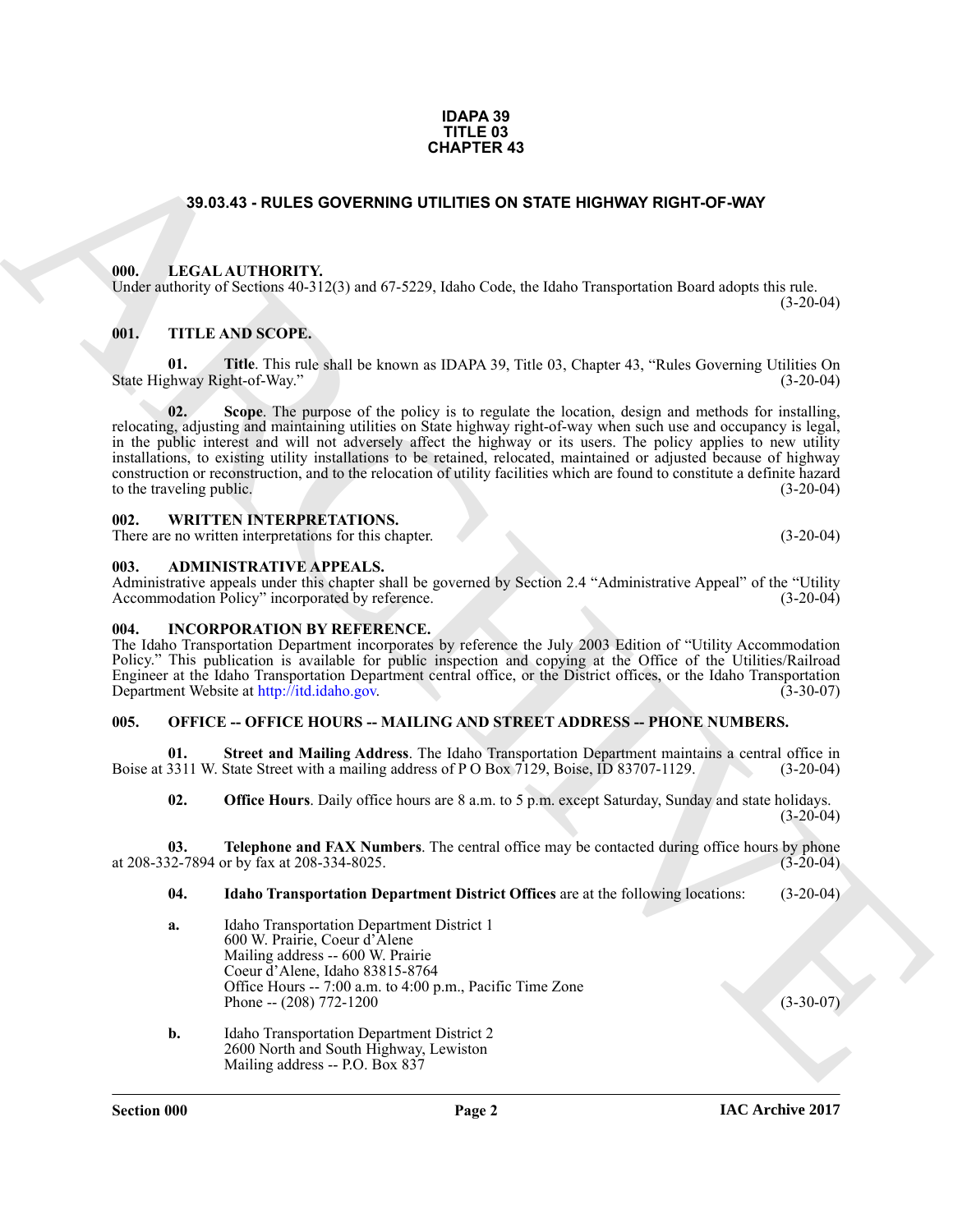| Lewiston, Idaho 83501-0837<br>Office Hours -- 7:00 a.m. to 4:00 p.m., Pacific Time Zone<br>Phone -- (208) 799-5090<br>Idaho Transportation Department District 3<br>c.<br>8150 Chinden Blvd., Boise<br>Mailing address -- P.O. Box 8028<br>Boise, Idaho 83707-2028<br>Office Hours -- 8:00 a.m. to 5:00 p.m., Mountain Time Zone<br>Phone -- $(208)$ 334-8300<br>d.<br>Idaho Transportation Department District 4<br>216 Date Street, Shoshone<br>Mailing address -- P.O. Box 2-A<br>Shoshone, Idaho 83352-0820<br>Office Hours -- 8:00 a.m. to 5:00 p.m., Mountain Time Zone<br>Phone -- $(208) 886 - 7800$<br>Idaho Transportation Department District 5<br>e.<br>5151 South 5th, Pocatello<br>Mailing address -- P.O. Box 4700<br>Pocatello, Idaho 83205-4700<br>Office Hours -- 8:00 a.m. to 5:00 p.m., Mountain Time Zone<br>Phone -- $(208)$ 239-3300<br>f.<br>Idaho Transportation Department District 6<br>206 North Yellowstone, Rigby<br>Mailing address -- P.O. Box 97<br>Rigby, Idaho 83442-0097<br>Office Hours -- 8:00 a.m. to 5:00 p.m., Mountain Time Zone<br>Phone -- (208) 745-7781<br>PUBLIC RECORDS ACT COMPLIANCE.<br>006.<br>All records associated with this chapter are subject to and in compliance with the Idaho Public Records Act, as set<br>forth in Title 74, Chapter 1, Idaho Code.<br>(RESERVED)<br>$007. - 999.$ | Utilities on State Highway Right-of-Way |  |  |
|----------------------------------------------------------------------------------------------------------------------------------------------------------------------------------------------------------------------------------------------------------------------------------------------------------------------------------------------------------------------------------------------------------------------------------------------------------------------------------------------------------------------------------------------------------------------------------------------------------------------------------------------------------------------------------------------------------------------------------------------------------------------------------------------------------------------------------------------------------------------------------------------------------------------------------------------------------------------------------------------------------------------------------------------------------------------------------------------------------------------------------------------------------------------------------------------------------------------------------------------------------------------------------------------------------------------------------------------------|-----------------------------------------|--|--|
|                                                                                                                                                                                                                                                                                                                                                                                                                                                                                                                                                                                                                                                                                                                                                                                                                                                                                                                                                                                                                                                                                                                                                                                                                                                                                                                                                    | $(3-30-07)$                             |  |  |
|                                                                                                                                                                                                                                                                                                                                                                                                                                                                                                                                                                                                                                                                                                                                                                                                                                                                                                                                                                                                                                                                                                                                                                                                                                                                                                                                                    | $(3-30-07)$                             |  |  |
|                                                                                                                                                                                                                                                                                                                                                                                                                                                                                                                                                                                                                                                                                                                                                                                                                                                                                                                                                                                                                                                                                                                                                                                                                                                                                                                                                    |                                         |  |  |
|                                                                                                                                                                                                                                                                                                                                                                                                                                                                                                                                                                                                                                                                                                                                                                                                                                                                                                                                                                                                                                                                                                                                                                                                                                                                                                                                                    | $(3-30-07)$                             |  |  |
|                                                                                                                                                                                                                                                                                                                                                                                                                                                                                                                                                                                                                                                                                                                                                                                                                                                                                                                                                                                                                                                                                                                                                                                                                                                                                                                                                    | $(3-30-07)$                             |  |  |
|                                                                                                                                                                                                                                                                                                                                                                                                                                                                                                                                                                                                                                                                                                                                                                                                                                                                                                                                                                                                                                                                                                                                                                                                                                                                                                                                                    | $(3-30-07)$                             |  |  |
|                                                                                                                                                                                                                                                                                                                                                                                                                                                                                                                                                                                                                                                                                                                                                                                                                                                                                                                                                                                                                                                                                                                                                                                                                                                                                                                                                    | $(3-20-04)$                             |  |  |
|                                                                                                                                                                                                                                                                                                                                                                                                                                                                                                                                                                                                                                                                                                                                                                                                                                                                                                                                                                                                                                                                                                                                                                                                                                                                                                                                                    |                                         |  |  |
|                                                                                                                                                                                                                                                                                                                                                                                                                                                                                                                                                                                                                                                                                                                                                                                                                                                                                                                                                                                                                                                                                                                                                                                                                                                                                                                                                    |                                         |  |  |
|                                                                                                                                                                                                                                                                                                                                                                                                                                                                                                                                                                                                                                                                                                                                                                                                                                                                                                                                                                                                                                                                                                                                                                                                                                                                                                                                                    |                                         |  |  |
|                                                                                                                                                                                                                                                                                                                                                                                                                                                                                                                                                                                                                                                                                                                                                                                                                                                                                                                                                                                                                                                                                                                                                                                                                                                                                                                                                    |                                         |  |  |

### <span id="page-2-1"></span><span id="page-2-0"></span>**007. -- 999. (RESERVED)**